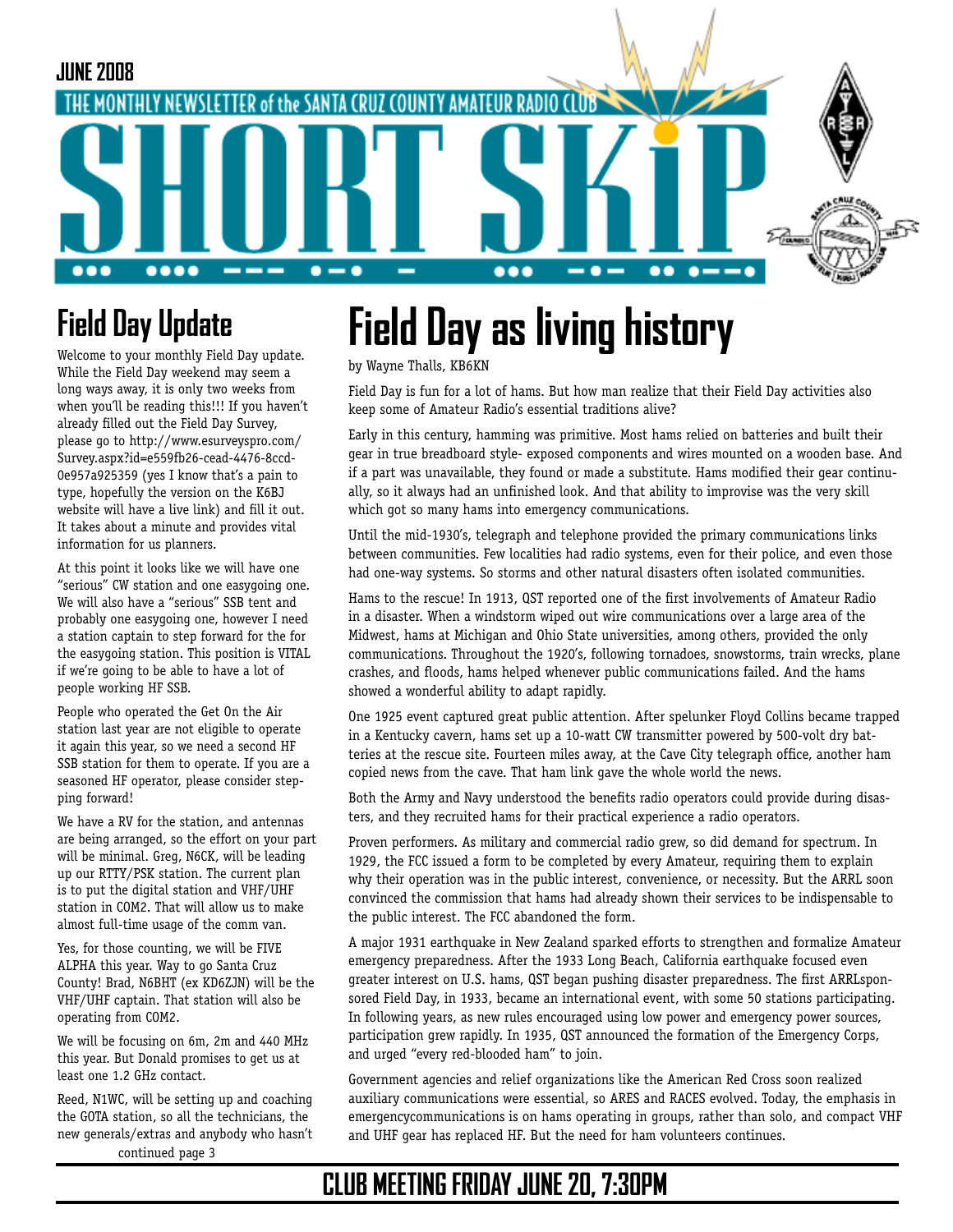# **David H. Stoddart W8FLL (SK)**



Dave Stoddart, W8FLL (known to many of us as just "FLL" has become a Silent Key. Dave was one of a kind and will be greatly missed.

A good friend and a tireless Elmer, Dave made sure I had the very best possible antennas, which he made for me (his special copper-pipe 2-meter "Super" and what I call the world's best 40-meter dipole). He also helped me with code practice materials and a very nice straight key to upgrade my station. To introduce me to the world of contesting, Dave brought a rig to my house, put up an antenna, and handed me the microphone!

On April 20 of this year, Dave hosted a party to celebrate his 58 years as an amateur radio operator. His invitation specified "no" gifts, but many of those who attended left with gifts from "Dave" radio equipment, test instruments, etc.â€from his personal collection.

Dave's contributions to our Club included meeting presentations, Field Day coordination, and auctioneering as only he could do it. He provided innumerable raffle prizes as well. Dave showed up at CAKE with an impressive variety of items of interest, and the McDonald's gatherings just won't be the same without him.

FLL had a seemingly limitless supply of entertaining anecdotes from his years of teaching, print shop work, and traveling, and had a singular sense of humor. There was a twinkle in his eye when he presented me with the reference document that no amateur radio operator should be without "the cycles-to-Hertz conversion chart!

—Kathleen KI6AIE

For more pictures of W8FLL go to http://www.k6bj.org/profiles/w8fll

### **Memories of W8FLL**

Dave was always a helpful and attentive radio enthusiast who was even in his dreams had thoughts about twisting knobs to radios or erecting an antenna..

As we lose our friends and family we are reminded of our own mortality and to live

each day to its fullest of our ability in each chapter of our life. We cherish family and friends even if we get grumpier with age. We do our best to share with our community and friends what we know and help in ways that we are able. We let people know what

we think about them, noticing them even if we never said words. We appreciate the little things like fast food and the bigger things like people who care about us.

G

Dave was a true radio guy. He knew and shared what he knew and encouraged others to learn and become active. He was full of stories and didn't mind sharing them with others.

Contributing to amateur radio enthusiasm was a very big part of his life.

I could talk about what it was like growing up with my Grandfather (Elmer C. Holmes), who was active in MARS network, and having the "radio room" in the house and how awesome it was to Dave. It was like he knew my Grandfather, what he did, all the equipment, as if he was there. He appreciated and understood at almost a spiritual level the magic--yes, magic--of radio communication. FLL encouraged me a lot to learn and reexperience as an adult some of that which



brought me such joy when I was younger.

But beyond FLL's stories, I think the best thing was that he liked to laugh.. Once you've traveled enough, told all the stories, taught and fixed and swapped all the radio equipment you ever wanted to, and shared and loved all you could spread around, when you've told all the jokes and heard them and laughed to your heart's content, well then,

maybe that's a good time to set up your rig somewhere else.

Thanks Dave. I will always remember you.

My condolences to the family. We will all miss FLL.Thanks Dave. I will always remember you.

My condolences to the family. We will all miss FLL.

—Alysia GoRay and family

### **Hello to the SCCARC members;**

My name is Mike Ritz. I was a member of the SCCARC back in the 1970s and early 1980s, and was president of the club in 1981. I was sitting here in front of my computer at home and was running through some "what ever happened to" scenarios on QRZ.com and just for grins loaded in W6TUW, the callsign for Dave Harbaugh the mellow voice from KSCO in the old days and a mainstay of the club for many, many years. He was old when I was young and now that I am old it looks like he has joined the world of the silent keys. I noticed that Al Fugelseth, WB6RWU has the callsign preserved as a club call, which is great to hear! That got me looking at K6BJ, the SCAARC club call and all the great memories of my time with the SCCARC came flooding back.

I just wanted to congratulate everybody in Santa Cruz for keeping the club alive and prosperous over the ensuing years. My wife Shelley, N7DUI (ex-N6DUI) and I live up in Scappoose, Oregon now and I am finally building my dream ham station I didn't have room for after I moved from Santa Cruz to the Silicon Valley in the early 1980s. As I ease closer to retirement and get things rolling up here ham radio wise looking at your website I am again reminded of what a great ham community Santa Cruz is blessed with. I live in an area now that as rural as Santa Cruz County was in the 1970s and is full of friendly hams that remind me a lot of my days in Santa Cruz and the SCCARC.

I will all of you the best and hope that the club can stay the course for generations to come. All the best to everyone;

Mike Ritz, WA7MR (Ex- KW6C, WA6HKP)

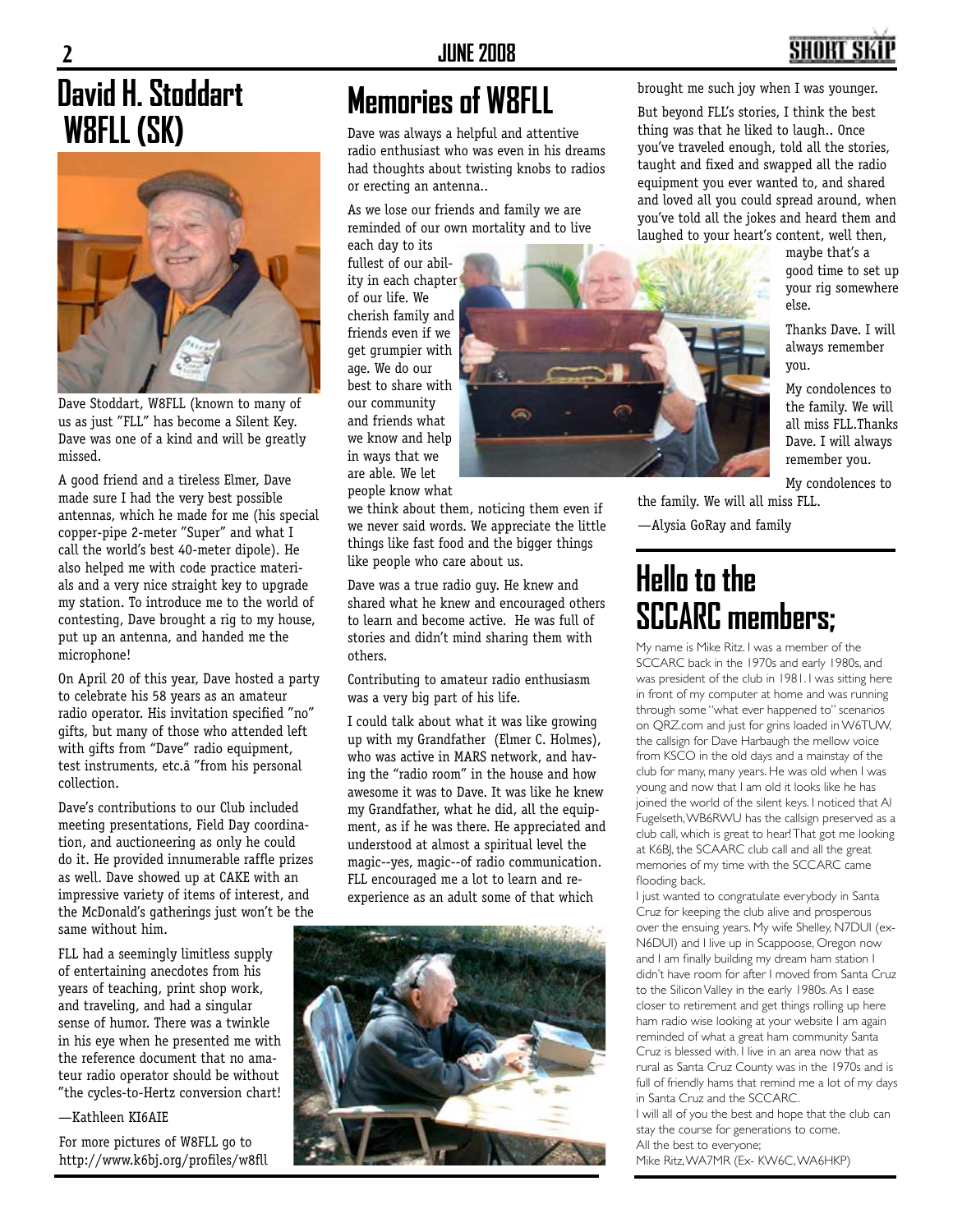### SHORT SKI

### By Art Lee WF6P **CHATTER**

I was a bit disappointed with an aroundthe-world trip to be made on a used Islander 36 sailboat. The boat's captain is Zac Sunderland, age 16. My disappointment is due to the fact that no ham gear will be used. Twenty years ago, most cruising sailors relied on ham operators and Maritime Mobile nets for message traffic and position reports; many of us provided phone patches to loved ones at home. An article in Sunday's Mercury News stated that the high school sophomore will be spending a year at sea and hopes to become the world's youngest sailor to circumnavigate the globe before reaching his eighteenth birthday. For communications he will have a satellite phone and be able to send email. His blog will be on www.Zacsunderland.com. My how things change - and for the better, I guess. I still check in regularly with the Baja Maritime Mobile Net. Boaters on the West Coast of Oregon and California and south to Baja, receive weather information and QSOs with fellow boaters.

I accidentally deleted a recent email from Mike Ritz. I wanted to reply to it personally. If anyone received it and saved it, I would appreciate a forward (codelee@aol. com). Mike was our club president and Novice class instructor in 1980. He taught several classes in the DMV building conference room.

#### **FD Update continued**

been active in the last couple of years can get in the groove. We had loads of fun last year and hope for a new crop of GOTA operators this year.

We haved worked with JV (K6HJU), Greg (K6GPH), Shawn (KA6RFZ) and Jamie (WI6F) at the Santa Cruz Red Cross to get their comm trailer into moving shape. This will allow us another "hard shelter" for radio operations.

Last year we mostly worked with dipoles and a single tri-bander beam. This year we have two beams currently accounted for. We also have a couple volunteers to create some

#### **JUNE 2008 3**

### **K6BJ HRD Remote Station**



John Mann (KI6EAB) has been very busy on the KB6J HRD remote HF communications net. He has logged many stateside QSOs, as well as, the following DXs:

Argentina (LS2D) Barbados (8P6QA) Brazil (PY7ZZ) British Virgin Islands (VP2VQ) Canada (VE4PPG) Costa Rica (TI7/N5BKE) Cuba (CO7OI) Dominican Republic (HI8LAM) French Guiana (FY1FL) Guiana (8R1AK) Hawaii (KH7XS) Jamaica ((6Y5TR) Venezuela (YV1RDX) Virgin Islands (VP2VQ)

KI6EAB thanks those fellow Club members who were instrumental is setting the HRD

Moxon rectangles and a Beverage antenna. Either one would significantly enhance our late night "ears."

We had a site survey on 6/1 so that the station captains new to the effort could start planning their locations. We will have a captain's meeting at Gigi's Saturday 6/14 and a "last minute" networking set-up and site visit on 6/22. Contact me for additional information.

The actual event starts with 24 hours of set-up. 11:00 PDT on Friday (6/27) is the starting gun. Actual contest operations are from 11:00 PDT Saturday (6/28) to 11:00 PDT Sunday (6/29). We need help with set-up Friday afternoon (with a pizza dinner for those who help) and teardown early Sunday afternoon. "Many hands make light work." Dinner Saturday evening will be a BBQ with the clubs providing various meats and buns and a pot luck for everything else. My XYL Nicki will be coordinating the pot luck. She is reachable at nicki@baymoon.com For

## **KM6VV makes cover of "SERVO"**

Congratulations are in order for Loki, who made the June cover of Servo magazine (I get the on-line version of Servo). This version of Loki is designed/manufactured by Alan Marconett (KM6VV).

http://www.servomagazine.com/preview. php?issue=62



a map to the site, use the ARRL Field Day locater and type in "K6WC" as the station call sign. (http://www.arrl.org/contests/ announcements/fd/locator.php) Or email me and I can point you to the "official" map to the Ben Lomond Training Center.

At this point in the planning cycle, I have started shifting from "big picture" to detail oriented planning. It is time to start making sure that we have good radios and multiple antennas for each of the stations. Time to start matching operators with positions. Time to start working on the menus and shopping lists!!! Time, time, time... And it is running pretty quickly! Please email me for any details or questions, dkerns@cruzio. com or ae6rf@k6bj.org. I'm also on WR6AOK, W6JWS/440 or the W6RLW 1.2 GHz repeaters during commute.

#### **Good dates to know:**

6/14/08 - 10:00 AM at Gigi's in Santa Cruz - Station Captain meeting- distribute checklists and make sure details are getting worked.

6/22/09 - 12:00 noon at Brookdale Diner - Computer network/ logging staging - get computers talking to each other and with the N1MM software. There will also probably be a site visit about 2:00PM.

6/23-26/08 - Staging stations into various RVs and trailers, if available.

6/27/08 11:00AM - Set-up can begin. I realistically expect to startserious work at 13:00, but if there are motivated people, we cancertainly use the extra hours.

6/28/08 11:00AM - Operations start.

6/29/08 11:00AM - Operations finish